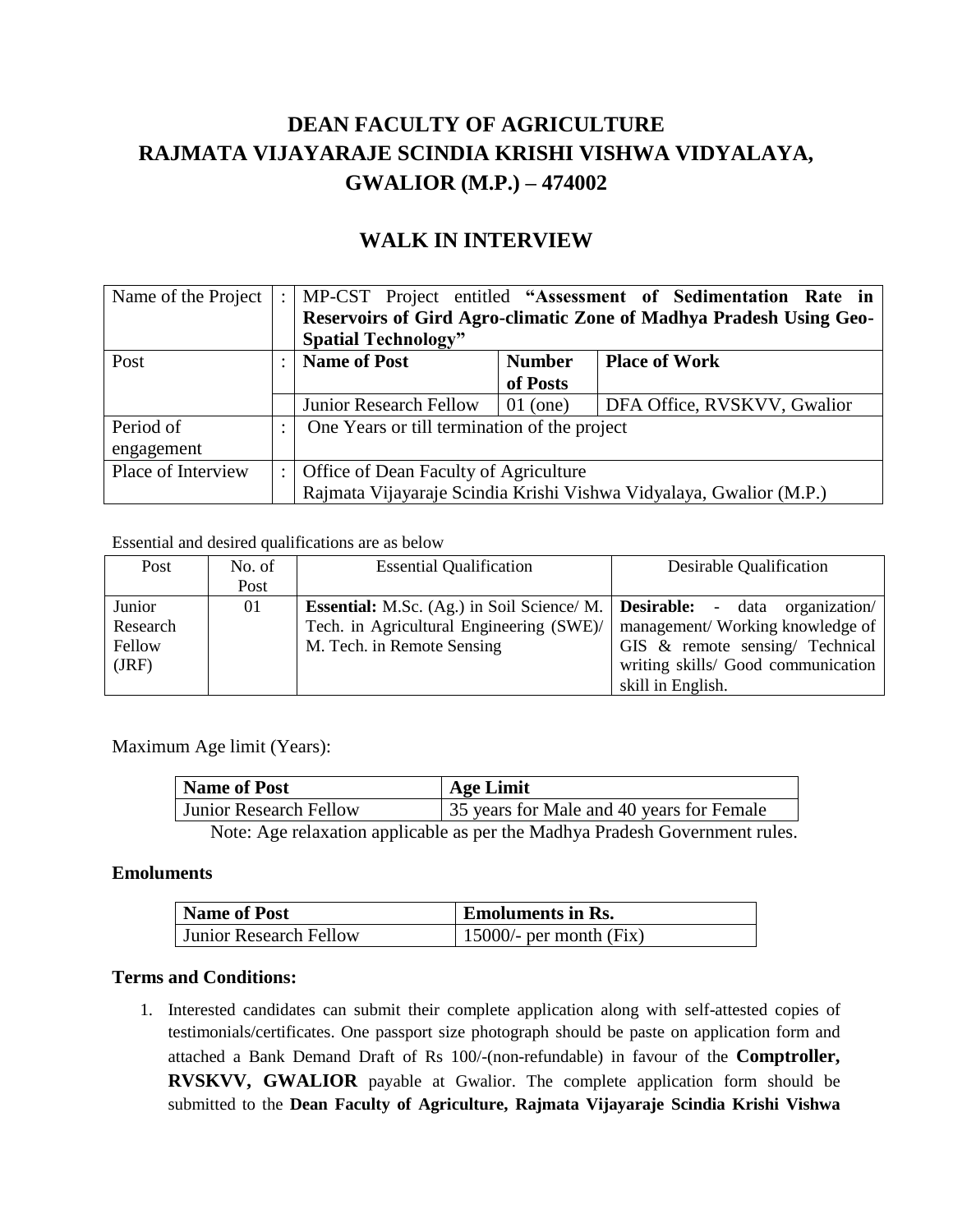**Vidyalaya, Raja Pancham Singh Marg, Gwalior-474 002** on or before **19.05.2022 up to 11.00am**.

- 2. Candidates appearing for interview need to bring certificates/ degree/ diploma/credentials in original for verification.
- 3. The above post is purely temporary and can be terminated on one months' notice from either side. The posts are co-terminus with the project.
- 4. Application form may be downloaded (Annexure 1) from university website [www.rvskvv.net.](http://www.rvskvv.net/) Application should be annexed with duly attested certificates and mark sheets (From X onwards), experience certificates and no objection certificates (NOC) from their current employer (in case employed).
- 5. Only the candidates fulfilling the essential qualifications would be entertained for walk-in Interview.
- 6. The selected candidates have no claim for regular appointment after expiry of the project at Rajmata Vijayaraje Scindia Krishi Vishwa Vidyalaya, Gwalior (M.P.).
- 7. The University reserves all the rights to fill up or not to fill up the vacant posts without assigning any reason.
- 8. The candidate must bring one set of their complete bio data with self-attested copies of the testimonials and age proof with a passport size photograph along with all original certificates of all required certificates from matriculation onwards and experience certificate in original (if any) with them.
- 9. Concealing of facts or canvassing in any form shall lead to disqualification of the candidature or termination even after appointment.
- 10. The appointments may be terminated at any time without notice or assigning any reason thereof. The candidate may leave the assignment, on his/her own volition, by giving one-month notice. At the end of the contract period, the JRF will have no right to claim any employment or engagement in the University.
- 11. No TA/DA will be paid to the candidates for appearing in interview.
- 12. Skill tests as per the requirement of posts may be conducted to judge the competence.
- 13. The selected candidates will be required to undergo medical examination as per the rules for ensuring their physical fitness before appointment.
- 14. The interview of eligible candidates will be held on **May 19, 2022 at 11.00 am** in the "*Pragya Samvaad kaksh"* of the Dean Faculty of Agriculture, RVSKVV, Gwalior-474 002.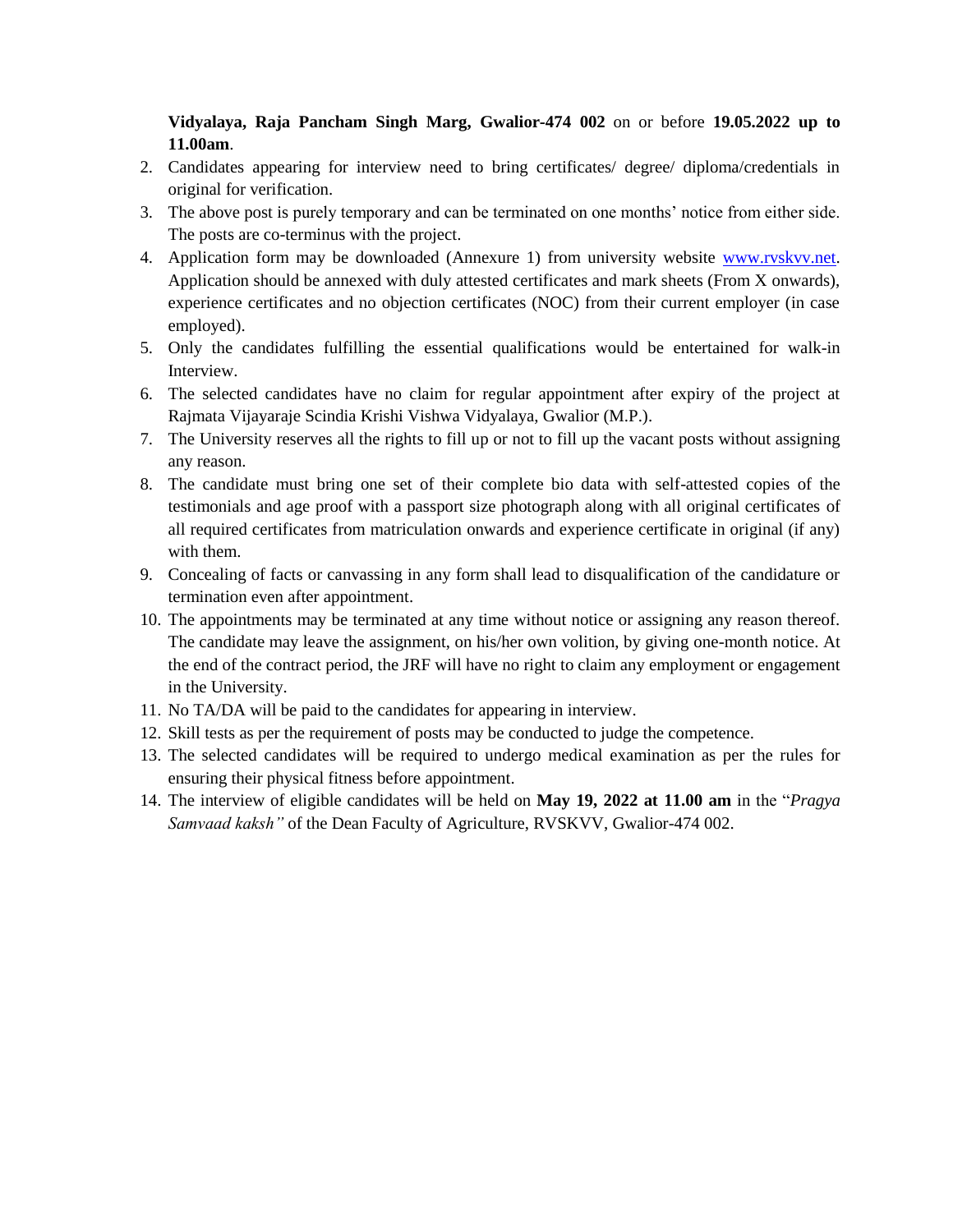

# **Rajmata Vijayaraje Scindia Krishi Vishwa Vidyalaya,**

 **Raja Pancham Singh Marg, Gwalior (M.P.) – 474 002**

### **APPLICATION FORM**

| (Details of Application Fee) |
|------------------------------|
|                              |
|                              |
|                              |

Passport Size Photograph

**Name of post positions applied for ………………………………………………..**

**Advertisement No…………………………………………………………………..**

- 1. Name of the candidate (In Block letters) : 2. Father/Husband name : 3. Category (UR/SC/ST/OBC) : 4. Date of birth and age as on 19.05.2022 : 5. Permanent Address : 6. Address for correspondence :
- 7. Contact Number :
- 8. Email ID :
- 9. Educational Qualifications and experience (in chronological order) (starting from  $10<sup>th</sup>$  class including additional degree/diplomas):

| Examination/    | Name of   | Name of the | Year of | Division | <b>Marks</b> | Subjects |
|-----------------|-----------|-------------|---------|----------|--------------|----------|
| Degree          | Degree/   | Board/      | passing |          | In per       |          |
|                 | programme | University  |         |          | cent/        |          |
|                 |           |             |         |          | <b>OGPA</b>  |          |
| Matriculation   |           |             |         |          |              |          |
| Intermediate    |           |             |         |          |              |          |
| Graduation      |           |             |         |          |              |          |
| Post-Graduation |           |             |         |          |              |          |
| Ph.D            |           |             |         |          |              |          |